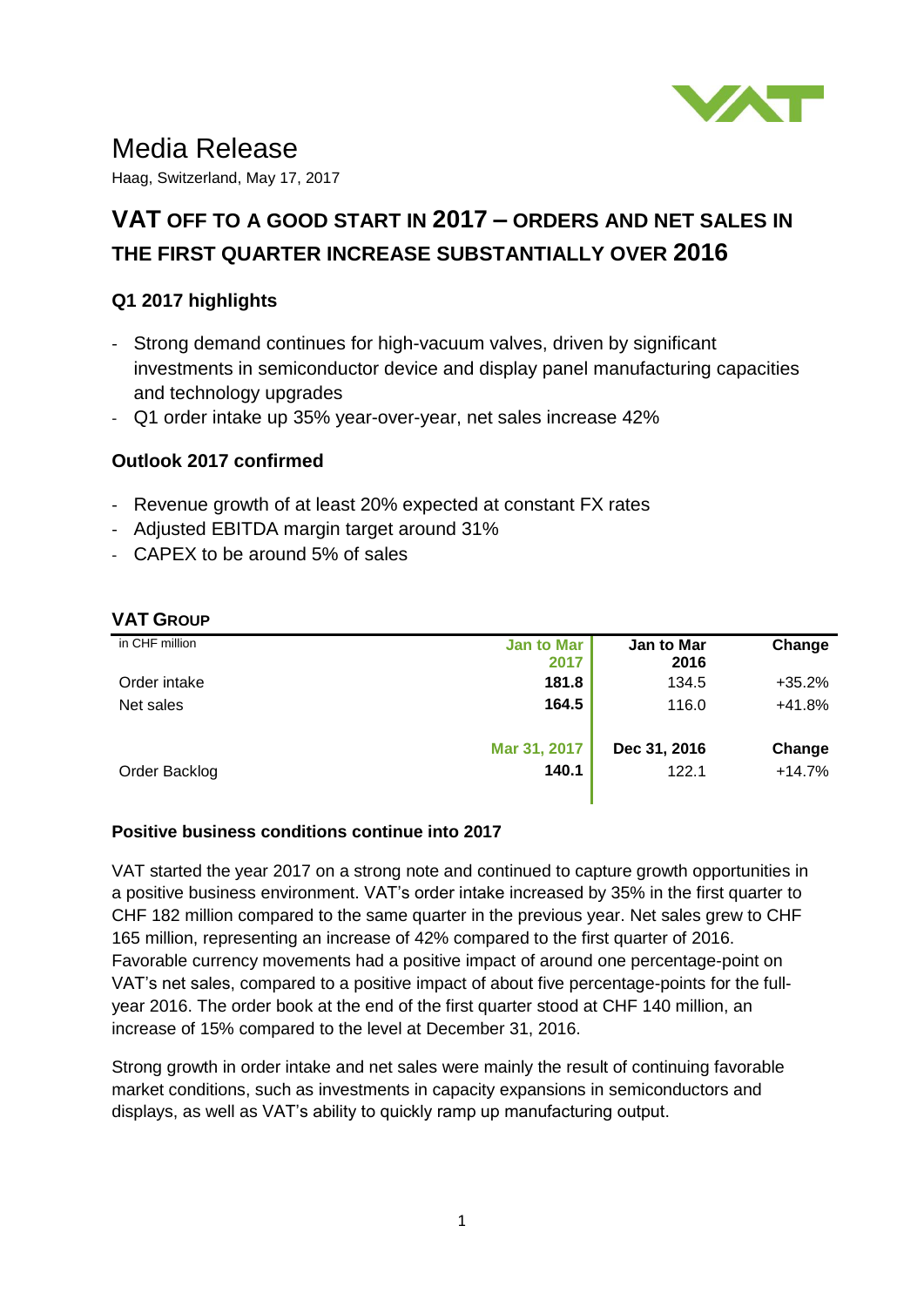

#### **Substantial growth across all business segments**

#### VALVES

The Valves segment reached another record for net sales of CHF 132.7 million in Q1 2017, supported by the ongoing increase of production capacity in Switzerland and Malaysia. Order intake increased to CHF 144.3 million – a plus of 38.6% compared to Q1 2016.

Highlights during the first quarter included the steep production ramp-up of VAT's newly released transfer valve products made in Malaysia mainly for the semiconductor industry, as well as tripling the output of VAT's unique L-Motion transfer valves on very short notice. In addition, VAT successfully launched the latest direct driven servo VAT Butterfly Control Valve system, enabling ultra-fast actuation. At a speed of one-tenth of a second, the VAT Butterfly Control Valve system is the best pick for advanced applications such as Atomic Layer Deposition (ALD) and other high-end manufacturing processes.

Business in the Display & Solar market also developed positively, largely driven by increasing demand for new technologies, such as those related to the ongoing shift from liquid crystal displays (LCDs) to organic light-emitting diode (OLED) displays, where newly designed VAT valves have a competitive advantage.

#### GLOBAL SERVICE

Net sales of CHF 21.8 million represent an all-time high for the Global Service segment, 11.8% above Q1 2016. The order intake increased to CHF 27.4 million in Q1 2017 while the segment maintained a book-to-bill-ratio between 1.2x and 1.3x.

The record results were driven mainly by sales of spare parts in the US. In addition, service demand from the semiconductor and display & solar markets was strong in the quarter, reflecting the link to the growth seen in the Valves segment. Recent inquiries for large-scale valve retrofits highlight the positive business outlook for the next quarter.

#### **INDUSTRY**

Net sales in the segment Industry increased by 23.5% to CHF 10.0 million compared to Q1 2016. Order intake also developed positively by 17.2% to CHF 10.2 million.

Growth was driven partly by increased demand for bellows for the semiconductor equipment industry and aerospace applications. In addition, VAT successfully qualified a new membrane damper for use in diesel fuel injection systems in the first quarter,. This complements the company's current business in the automotive market based on wellestablished gasoline membrane dampers that are expected to reach an output of approximately 13 million units in 2017.

#### **Outlook 2017**

For 2017, VAT expects market demand to remain strong. Ongoing investments in semiconductor manufacturing equipment and the strong investment cycle for high-vacuum equipment for OLED display manufacturing are expected to be the main drivers of continued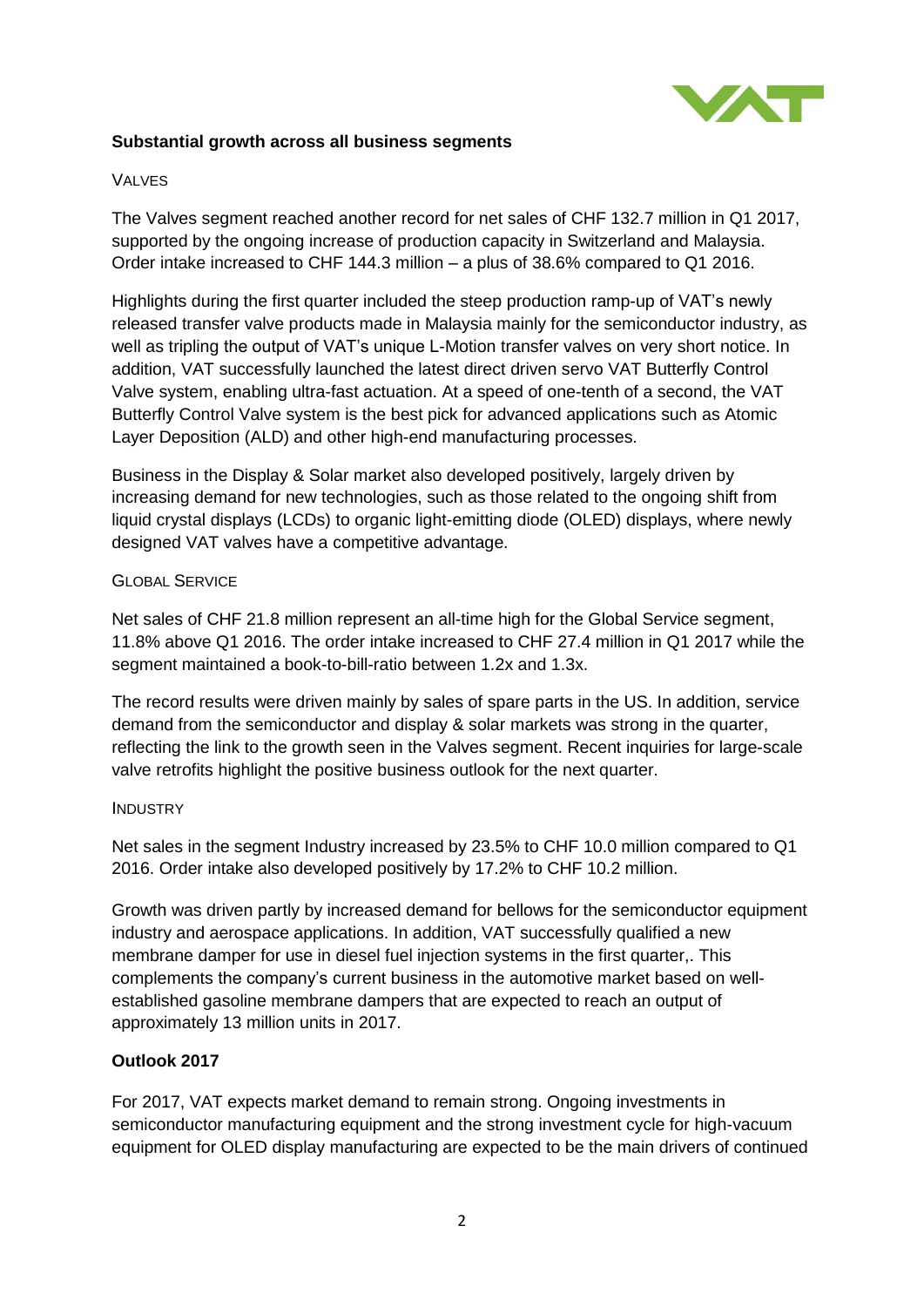

growth. The Modules, General Vacuum, Global Service and Industry businesses are also expected to contribute to a positive 2017 development.

VAT expects to grow full-year net sales by at least 20% at constant FX rates, with stronger growth in the first half of the year compared with the second half. The company also expects to maintain its adjusted EBITDA margin at approximately the same level as 2016. The midterm EBITDA margin target of 33% remains in place. In the short term, investments to support VAT's ongoing growth, as well as increased costs needed to quickly adapt capacity, are expected to slow the rate of margin expansion towards this target.

VAT expects capital expenditures in 2017 and 2018 to be around 5% of sales, above the target level of 4% of sales over the cycle, again as the result of investments to meet the demands of the growing market.

#### **Segment data**

#### **VALVES**

| in CHF million      | <b>Jan to Mar</b><br>2017 | <b>Jan to Mar</b><br>2016 | Change   |
|---------------------|---------------------------|---------------------------|----------|
| Order intake        | 144.3                     | 104.1                     | +38.6%   |
| Net sales           | 132.7                     | 88.4                      | $+50.1%$ |
| Inter-segment sales | 8.4                       | 9.0                       | $-6.7\%$ |
| Segment net sales   | 141.1                     | 97.4                      | $+44.9%$ |

#### **GLOBAL SERVICE**

| in CHF million      | <b>Jan to Mar</b><br>2017 | <b>Jan to Mar</b><br>2016 | Change   |
|---------------------|---------------------------|---------------------------|----------|
| Order intake        | 27.4                      | 21.7                      | $+26.3%$ |
| Net sales           | 21.8                      | 19.5                      | $+11.8%$ |
| Inter-segment sales |                           | ٠                         |          |
| Segment net sales   | 21.8                      | 19.5                      | $+11.8%$ |

#### **INDUSTRY**

| in CHF million      | <b>Jan to Mar</b><br>2017 | Jan to Mar<br>2016 | Change    |
|---------------------|---------------------------|--------------------|-----------|
| Order intake        | 10.2                      | 8.7                | $+17.2%$  |
| Net sales           | 10.0                      | 8.1                | $+23.5%$  |
| Inter-segment sales | 6.0                       | 2.7                | $+122.2%$ |
| Segment net sales   | 16.0                      | 10.8               | $+48.1%$  |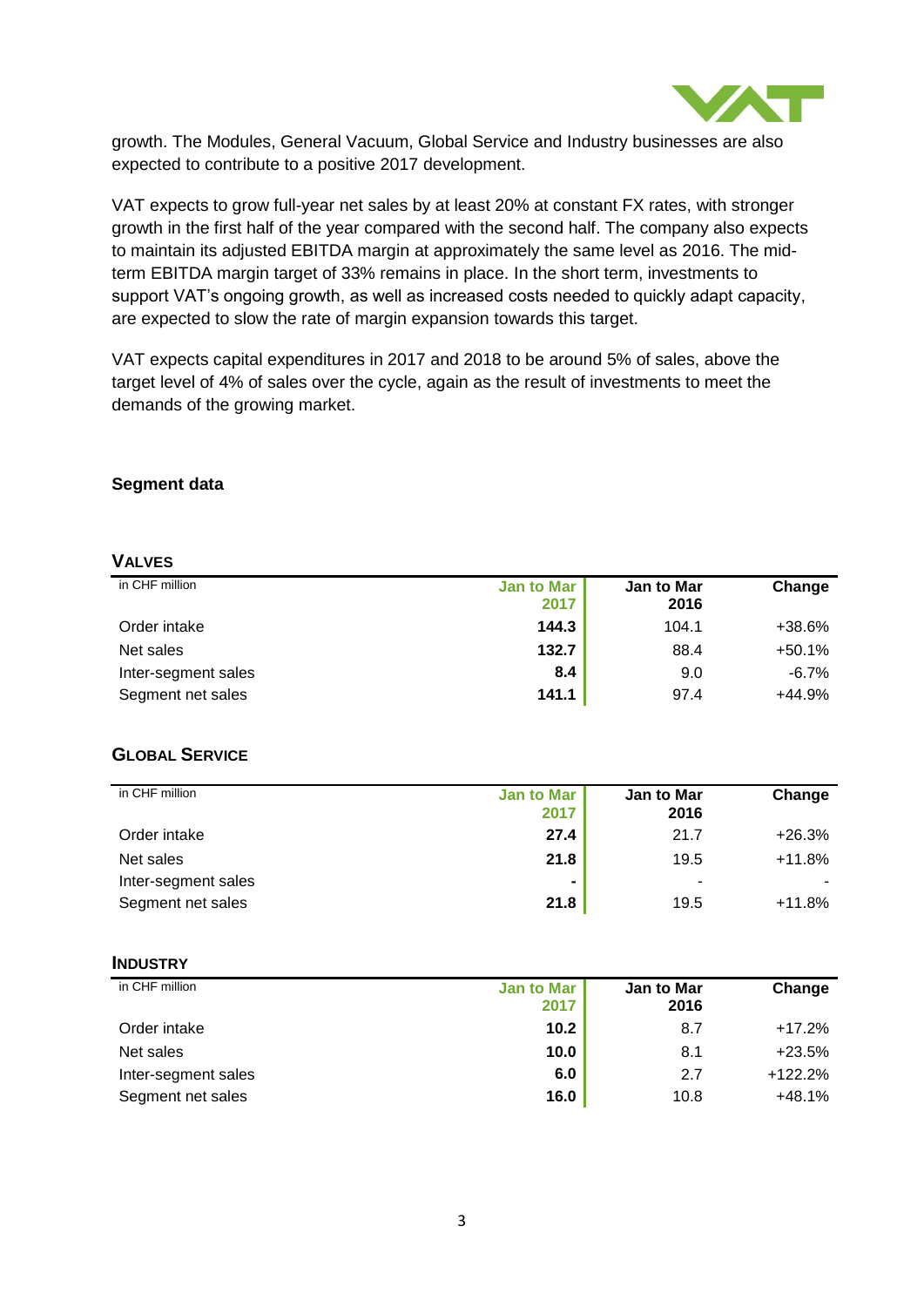

## **Additional information**

There is a short media and investor conference call today, May 17, 2017, 2016, at 9am CET.

To participate in the call please dial:

+41 58 310 50 00 (Europe)

+44 203 059 58 62 (UK)

A playback on demand of the call can be accessed through our website [www.vatvalve.com](http://www.vatvalve.com/) approximately one hour after the call has finished.

For further information please contact:

VAT Group AG Investor Relations & Corporate Communications Michel R. Gerber T +41 81 772 42 55 [investors@vat.ch](mailto:investors@vat.ch)

#### **Financial calendar**

Annual General Meeting May 17, 2017, 3.00pm Ex-date May 19, 2017 Dividend payment **May 23, 2017** Half-year 2017 results August 24, 2017 Q3 2017 trading update November 10, 2017 Full-year 2017 results March 9, 2018

## ABOUT VAT

VAT is the leading global developer, manufacturer and supplier of high-end vacuum valves. VAT vacuum valves are mission-critical components for advanced manufacturing processes of innovative products used in daily life such as portable devices, flat screen monitors or solar panels. VAT is organized into three different reporting segments: Valves, Global Service and Industry offering high-end vacuum valves, multi-valve modules, edge-welded bellows and related value-added services for an array of vacuum applications. VAT Group is a global player with over 1,600 employees and main manufacturing sites in Haag (Switzerland), Penang (Malaysia) and Arad (Romania). Net sales in the financial year 2016 amounted to CHF 508 million.